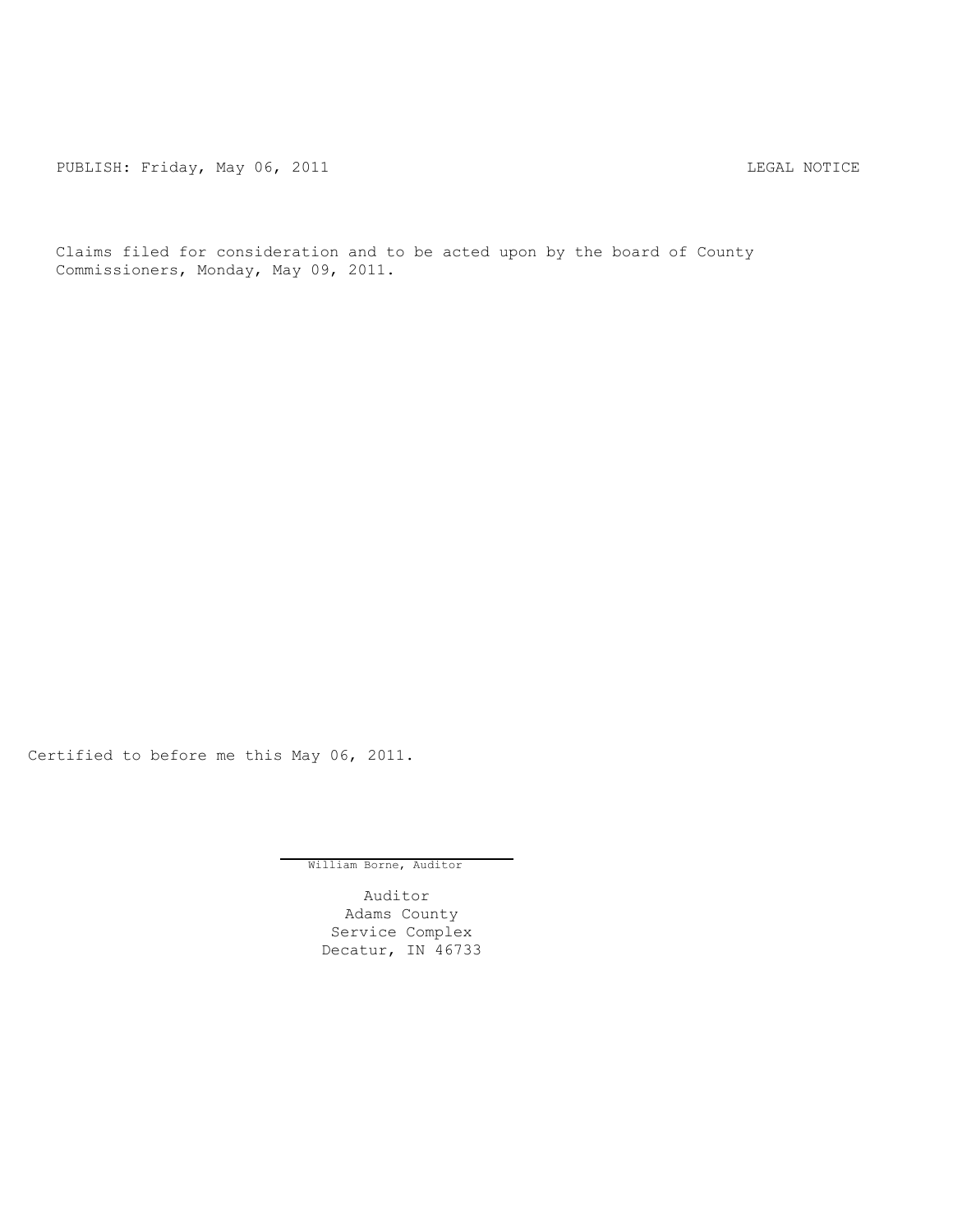

## **Claims Docket for Newspaper Adams County, Indiana**

## For Period: **3/29/2011** to **4/18/2011**

*313 W. Jefferson St. Decatur, IN 46733 (219) 724-2600*

## Date Claims to be Paid: **5/9/2011**

| <b>Vendor</b>                   | Amount    | Vendor                                    | <b>Amount</b> |
|---------------------------------|-----------|-------------------------------------------|---------------|
| <b>Adams County Auto Supply</b> | 215.97    | Adams Memorial Hospital                   | 31,632.26     |
| <b>Adams County Treasurer</b>   | 4,662.89  | Indiana Michigan Power                    | 8,622.89      |
| Appraisal Research Corpor       | 14,743.13 | Arnold Lumber Company                     | 83.43         |
| Baker And Sons Plumbing &       | 188.15    | Beam, Longest, And Neff                   | 2,450.00      |
| Berne Ready Mix                 | 428.85    | Berne Tri-Weekly News                     | 105.80        |
| Brown, Blair A.                 | 25.00     | Hoosier Blue Flame                        | 125.50        |
| Brateman's                      | 275.99    | Bowers, Charles                           | 2,333.33      |
| Chet's Pest Control             | 120.00    | Cintas Location #338                      | 34.00         |
| City Of Decatur                 | 3,565.39  | Clarke Mosquito Control P                 | 1,548.60      |
| Decatur True Value              | 50.22     | <b>Complete Printing Service</b>          | 759.10        |
| Computer Systems, Inc.          | 34.95     | Courtesy Ford, Inc.                       | 21.50         |
| Craigville Telephone Comp       | 119.00    | Decatur Daily Democrat                    | 224.19        |
| Downing & Glancy Funeral Home   | 1,000.00  | Edris, Brown, Johnson, Antrim, & Brown-St | 449.52        |
| Erie Haven                      | 632.00    | Geneva Police Department                  | 83.00         |
| Gordon Food Service             | 3,228.36  | Haywood Printing Company                  | 2,152.72      |
| Hilty Engine Service            | 1,873.32  | I C O Training Fund                       | 4.00          |
| <b>IAHSA</b>                    | 398.00    | Imaging Office Systems, I                 | 1,227.90      |
| Indiana Sheriff Assoc.          | 150.00    | Indiana State Police Trai                 | 116.00        |
| K-Mart                          | 76.65     | L & S Distributing                        | 3,470.05      |
| Lehman Feed Mill                | 576.75    | Gresla, Mark S. Md                        | 420.25        |
| Meshberger Brothers Stone       | 14,762.22 | Monroe Water Department                   | 125.79        |
| Moser Motor Sales, Inc.         | 73.00     | National Oil And Gas                      | 1,103.88      |
| Northern Equipment Compan       | 858.05    | Parrish Electric Motor Sp                 | 52.21         |
| Plumley Farm Drainage           | 1,850.00  | Portland Motor Parts, Inc                 | 8.39          |
| McIntosh, Rhonda L.             | 221.81    | Selking International                     | 137.92        |
| <b>Shifferly Dodge</b>          | 617.70    | <b>Stone-Street Quarries</b>              | 395.16        |
| Print Shop                      | 969.03    | Top Supply Company                        | 72.85         |
| <b>Tractor Supply Company</b>   | 179.97    | Two Brothers Generator Se                 | 144.40        |
| Underground Pipe & Valve,       | 932.44    | Wal-Mart / GEMB                           | 166.88        |
| Wayne - Vaughn                  | 590.03    | Welder Services, Inc.                     | 45.72         |
| West Payment Center             | 1,827.04  | Witham Toxicology Laboratory              | 1,643.00      |
| Christopher E. Harvey           | 150.38    | Haugk Companies, Inc.                     | 243.06        |
| Burry, Herman, Miller, Brown    | 92.40     | <b>Swiss City Veterinary</b>              | 410.00        |
| National Serv-All #091          | 132.66    | CenturyLink                               | 3,242.60      |
| Adams County Highway Department | 1,805.30  | Imi Irving Material, Inc.                 | 370.45        |
| J. L. Manufacturing & Fab.      | 197.00    | Adams Central Community S                 | 2,000.00      |
| CMC, LLC                        | 7,565.00  | Paul Norr                                 | 97.60         |
| Zep Manufacturing Company       | 176.49    | Croy Machine & Fabricatio                 | 75.00         |
| Purdue University               | 50,192.20 | Myers Furniture                           | 100.00        |
| Association Of Prosecutin       | 459.00    | Waste Management                          | 208.01        |
| <b>B</b> Secure Alarm Systems   | 372.00    | <b>Energy Products</b>                    | 305.68        |
| Nimeo, Inc.                     | 268.40    | Don Myers Plumbing                        | 852.36        |
| Adams County Park And Rec       | 118.49    | Jackson Oil & Solvents, I                 | 130.80        |
| Bob's Locksmith Shop            | 35.00     | RDJ Specialties, Inc.                     | 1,897.00      |
| Boys & Girls Club               | 4,107.00  | Chad W. Sprunger                          | 1,112.29      |
| Decatur Ag Center               | 97.50     | Zurcher Tire, Inc.                        | 699.43        |
| Tom Magnan/Special Needs        | 97.26     | Matthew Bender                            | 77.71         |
| Kristina Buckner                | 47.70     | Indiana Dept. Of Workforc                 | 2,258.00      |